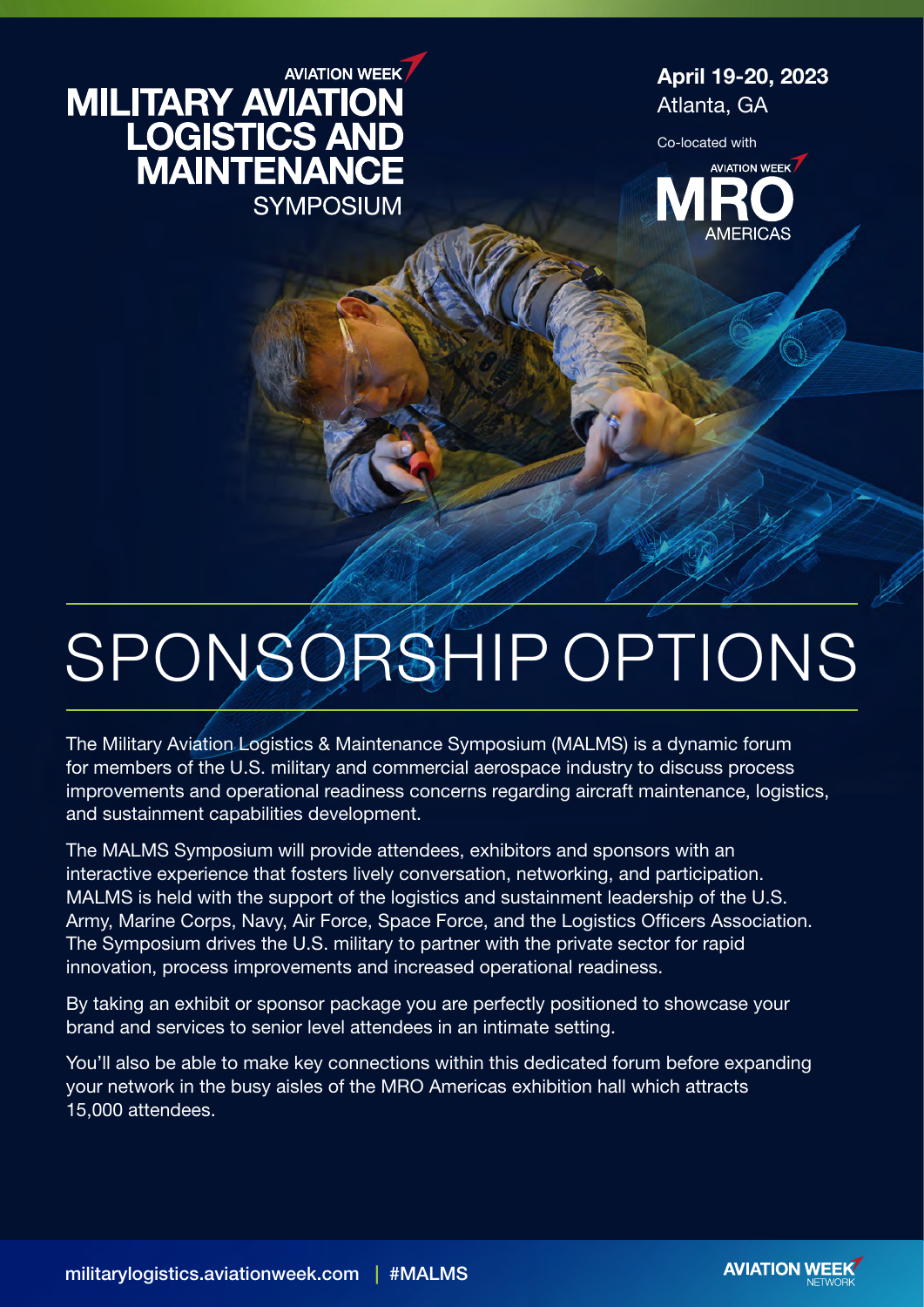## **Sponsorship & Booth Packages**



## **Industry Support Sponsor** \$8,500

- • Opportunity to provide panelist or moderator on conference agenda (subject to availability and approval by our conference producer)
- Opportunity to suggest and/or assist in the recruitment of speakers (subject to the approval of our conference producer)
- • Opportunity to provide a Task Force/Advisory Board member (subject to the approval of our conference producer)
- • 2 complimentary conference registrations and 30% discount on any additional delegate places
- Logo on home page slider on the event website
- • Logo to be featured on all elements related to the event, both pre and post event and online
- • Full-page company profile in the digital event guide (including three (3) executive profiles)
- Formal acknowledgement in conference session by Conference Producer
- Social media promotion via Aviation Week Network media channels
- Sponsor shall include the event logo, event name, dates and location on their web site with a hot link to the event web site

## **Booth** From \$5,495

There is a dedicated military pavilion at MRO Americas for companies that support the defense industry where they can showcase their products and services. A  $10 \times 10$  booth includes:

- 2 delegate places at the event
- Different carpet inside the booth and hanging banner/rigging above the pavilion
- • Opportunity to provide a Task Force/Advisory Board member (subject to the approval of our conference producer)
- • Opportunity to present a 10 minute presentation in the *Go Live! Theater* on the exhibition floor (subject to availability and approval by our conference producer)

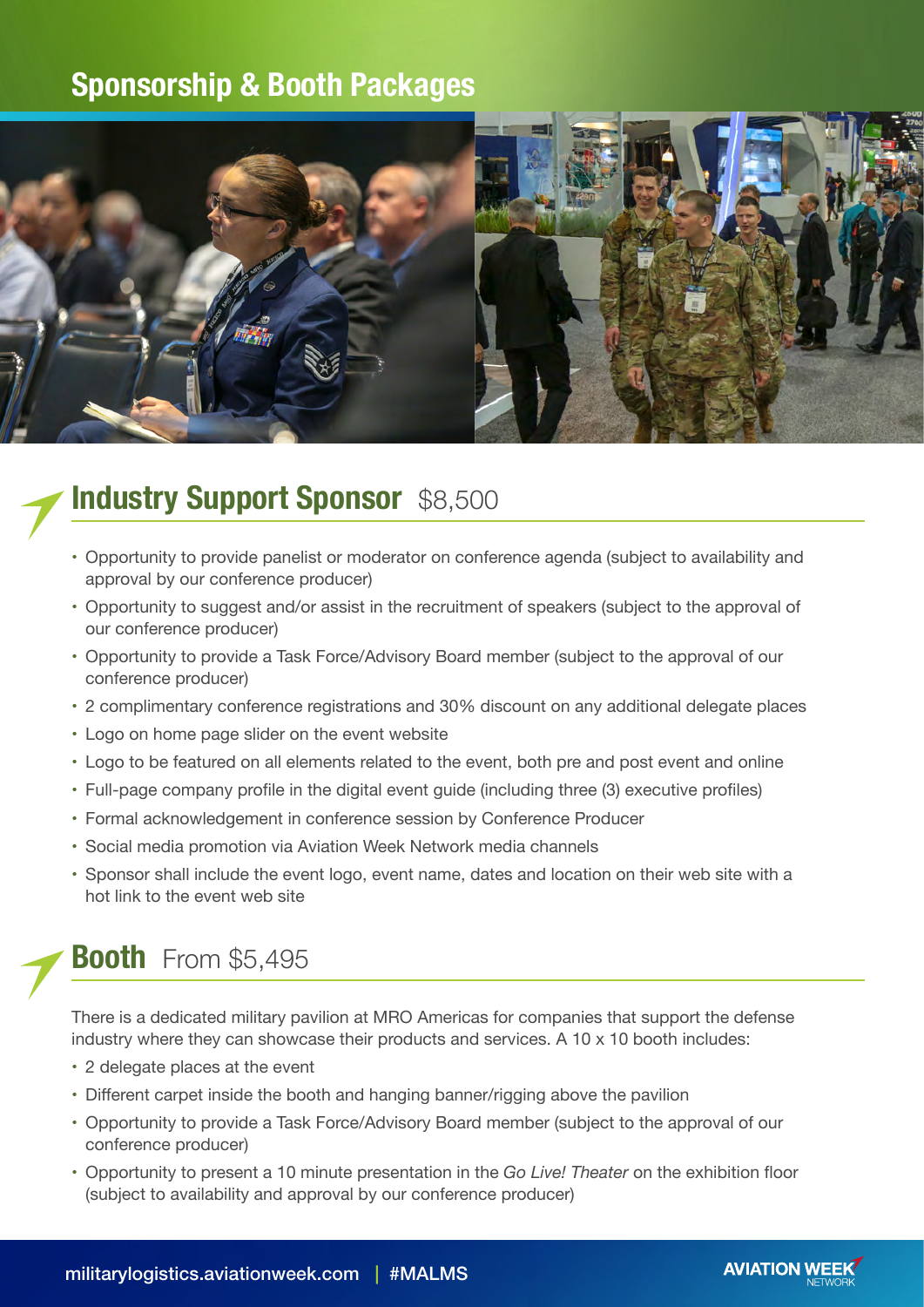## **Sponsorship & Branding Opportunities**



Cocktail Reception: \$7,800\* Host the networking reception that brings all attendees together in a relaxed environment to develop key business relationships



Delegate Lunch: Day 1: \$7,500, Day 2: \$6,000 A great opportunity to host and network with all attendees over a relaxed lunch



Breakfast: Day 1: \$4,500, Day 2: \$3,500 Host the continental breakfast that kicks off the day's learning and networking activities



Sponsored Session/Workshop: *Contact for Pricing*

Sponsor and run a specialist session on an agreed topic as part of the main conference agenda (subject to approval by our conference producer and availability of a slot on the program)



#### Technology Demonstration: *Contact for Pricing*

Sponsor and run a short product demonstration to showcase your product or service to the event audience (subject to approval by our conference producer and availability of a slot on the program)



Bags: \$4,500\* Get your brand carried around the conference by sponsoring the delegate bags, available to every attendee

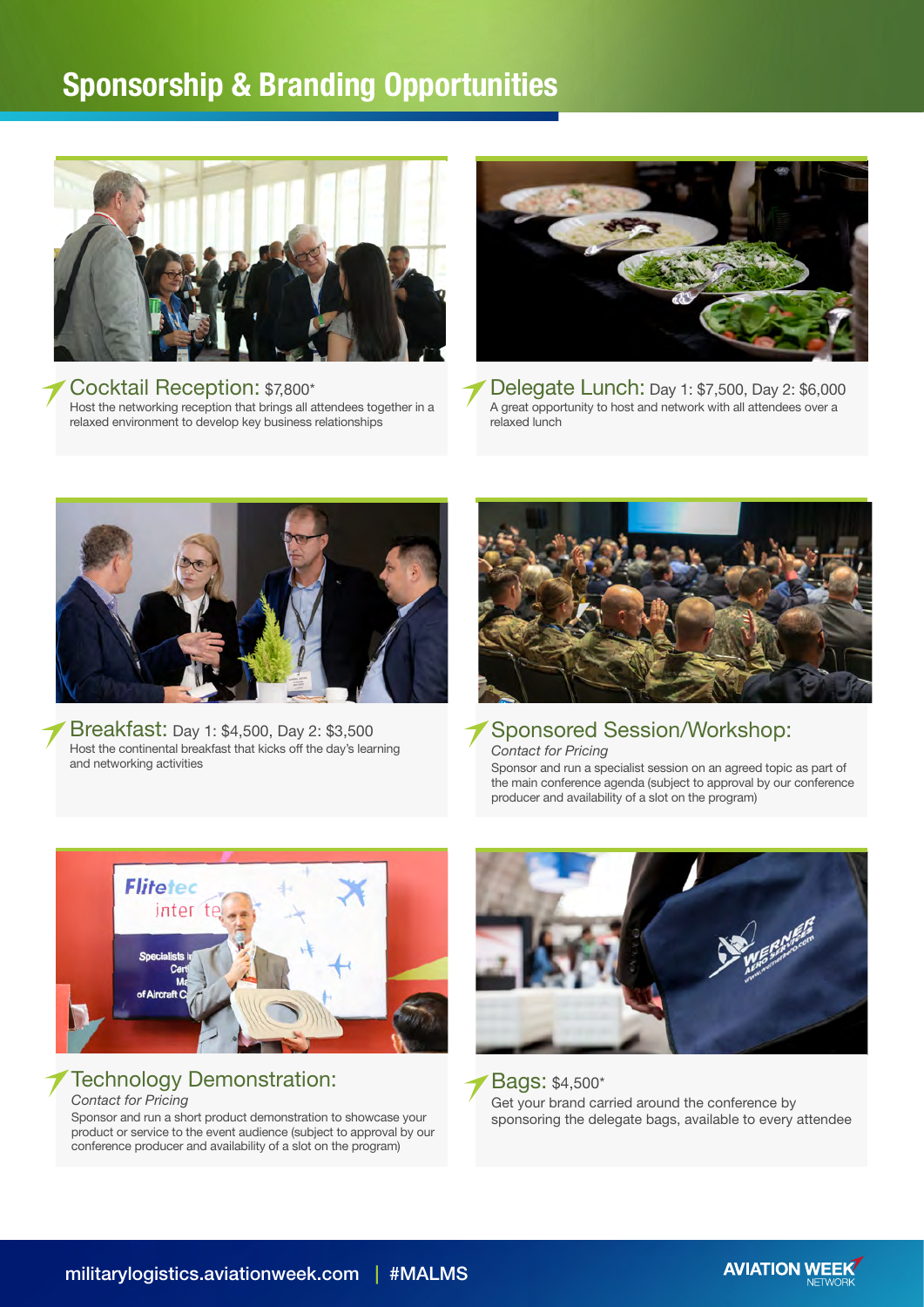## **Sponsorship & Branding Opportunities**



#### Notebooks: \$3,500\*

Get your branding on the notebooks given out at the conference, a reusable item with a long lasting brand impact



Pens: \$3,000\* Get your branding on the pens given out at the conference, available for all attendees



#### Coffee Cups: \$3,000

Sponsor the branded coffee cups used by all attendees during the refreshment breaks



#### Napkins: \$2,500

Sponsor and run a specialist session on an agreed topic as part of the main conference agenda (subject to approval by our conference producer and availability of a slot on the program)



#### Tower Screen: \$3,000

Have a 20 second corporate video (no sound) on rotation on a tower screen placed in a high footfall area (max 3 companies)

#### **2023 sponsorship and exhibition packages are available.**

For more information, contact:



Alyssa Bernkrant Manager, Exhibit Sales +1 (561) 279 4646 abernkrant@aviationexhibits.com